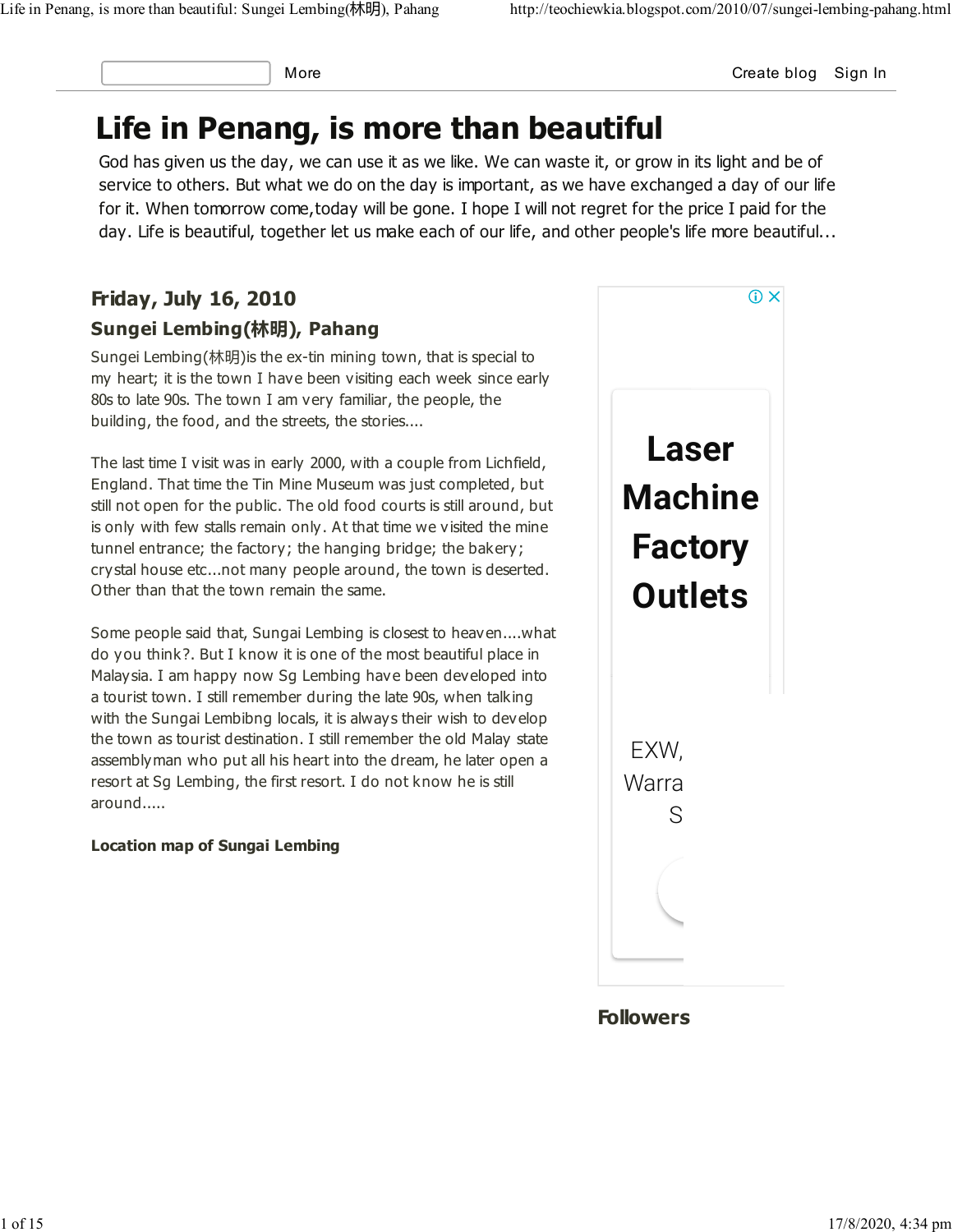

View Larger Map

#### The name of Sungai Lembing

Sungai Lembing(林明)is a tin mining town 42 km northwest of Kuantan(关丹) in Pahang(彭亨), Malaysia. "Lembing" is Malay word for spear, and "sungai" means river. Sungai Lembing literally means The Spear River. It is said that the name came about when a group of men went hunting and successfully speared a deer. However with the spear still sticking to its body, the deer escaped into the river and disappeared. It was only later when tin miners gravelling for tin in the river found the missing spear, and after this incident residents named the river and place as Sungai Lembing. Another legend has it that a village chief saw images of spears in the river and he decided to name the river as Sungai Lembing. The Chinese word for the town is Lin-bing(林明),and Lam-bing in Cantonese, it is a direct translation of Malay word "Lembing".

There is another story, that in 1868, there was a Chinese miner from Biliton(勿里洞岛), Indonesia, named Lim Ming(林明) or Lim Ah San(林亞三) who bought in a group of Chinese mine workers to Sungai Lembing. Lim Ming was one of the pioneer prospectors in Pahang and he had a daughter married to the Sultan of Pahang. The sultan gave his daughter a piece of land which was later given to her father. Lim Ming with two partners who were tin traders from Singapore, formed a company and on November 8, 1883, an agreement was signed between the sultan and the company where a land of 2500 square miles was leased for 75 years. After the land became the leased mining area of Lim Ming, he began to commercialize tin mining and the locals started to call this place Sungai Lembing after their leader's name. The name of the river that flow along the town is called Kenau River, a tributary from River Kuantan, and not Sungai Lembing. There is no river called Lembing in the area, the name was most probably a linguistic



#### Blog Archive

- **►** 2012 (38)
- **►** 2011 (124)
- **▼** 2010 (178)
	- **►** December (3)
	- **November** (8)
	- **►** October (9)
	- **September** (3)
	- **►** August (9)
	- **▼** July (25)
		- Chinese gold miners in California(1848-1855)
		- San Francisco (Be Sure to Wear Flowers in Your Hair)
		- Oh Malaysia (With Lyrics)...Anneke Gronloh Top 25 Most Visited Tourist Destinations in America Can Money Buy Happiness? Amazing Grace(奇異恩典) Gua Musang(話望生), Kelantan Kemaman(甘馬挽), **Trengganu** Gambang(甘孟), Pahang Sri Jaya(斯裡再也新村), Pahang
		- Sungei Lembing(林明),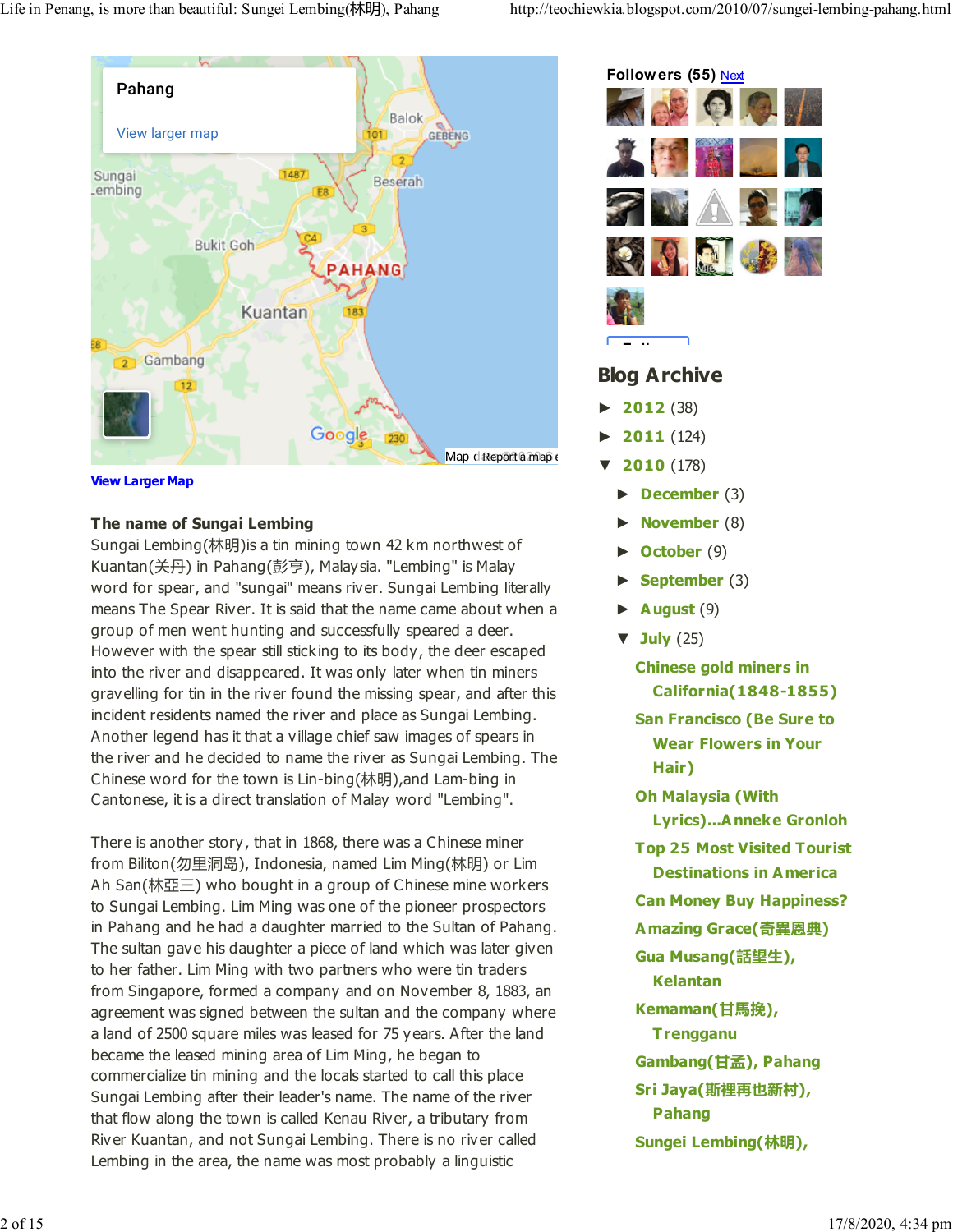translation from Hakka "Lim Bing" to Malay "Lembing". The river is then call Sungai Lim Bing or Sungai Lembing by the local Chinese. The town is then later named after the river, which was named after their leader, Lim Ming(Lim Bing in Hakka). The village town was Lim Bing, then Lembing, then become Sugai Lembibg, the town is now named Sungai Lembing. However there is no historical evidence to support the story.

Note: Belitung, (or in English, Billiton), is an island on the east coast of Sumatra, Indonesia in the Java Sea. The island is known for its pepper and for its tin. It was in the possession of the British from 1812 until the British ceded control of the island to the Dutch in the Anglo-Dutch Treaty of 1824. Its main town is Tanjung Pandan. Now it belongs to the new province of Bangka Belitung (Provinsi Bangka Belitung). The island is split into two Kabupatens: Kab. Belitung (capital is Tanjung Pandan) and Kab. Belitung Timur (capital is Manggar). Australian mining company BHP Billiton derives its name from this island. Billiton was a mining company whose origins stretch back to 29 September 1860, when the articles of association were approved by a meeting of shareholders in the Groot Keizerhof hotel in The Hague, Netherlands. Two months later, the company acquired the mineral rights to the tin-rich islands of Banka (Bangka) and Billiton (Belitung) in the Indonesian archipelago, off the eastern coast of Sumatra. The early tin miners of Belitung are mainly Hakka Chinese. That is the possibility the connection of Kalimantan Hakka gold miners, Billiton tin miners, and Sg Lembing tim miners, somebody can do a research on the topic...



Pahang Papan(甲板), Perak Ah Nieu - Ice Kacang Pupy Love(初恋红豆冰) Teochew people(潮州人) The orogin of Hakka People 昆明東川紅土地落霞沟(Red Earth Dongchuan) Water Pollution Tingjiang (汀江)- "客家母親河" Budget travel in New york Sungei Jerik(双溪热力), Pahang Paul the Octopus won FIFA Football World Cup2010 Zhang Jiajie( 张家界), Hunan Not world cup, it is battle of Paul & Mani. California earthquake Norwegian Cantonese Speaker Maywood, California **►** June (28) **May** (4)

- **March** (10)
- **►** February (41)
- **►** January (38)
- **►** 2009 (421)

### About Me

#### Boon Raymond

Person with broad interests. Value all natural being in this earth, environmental conscious, heritage lover. Love life, each man in this earth should be able to enjoy their life fully, make his life more beautiful, which will enrich other people's life. Article from blog owner is copy right. Any articles and photographic material contained within this blog is subject to copyright and may not be reproduced in any medium whatsoever. DISCLAIMER: The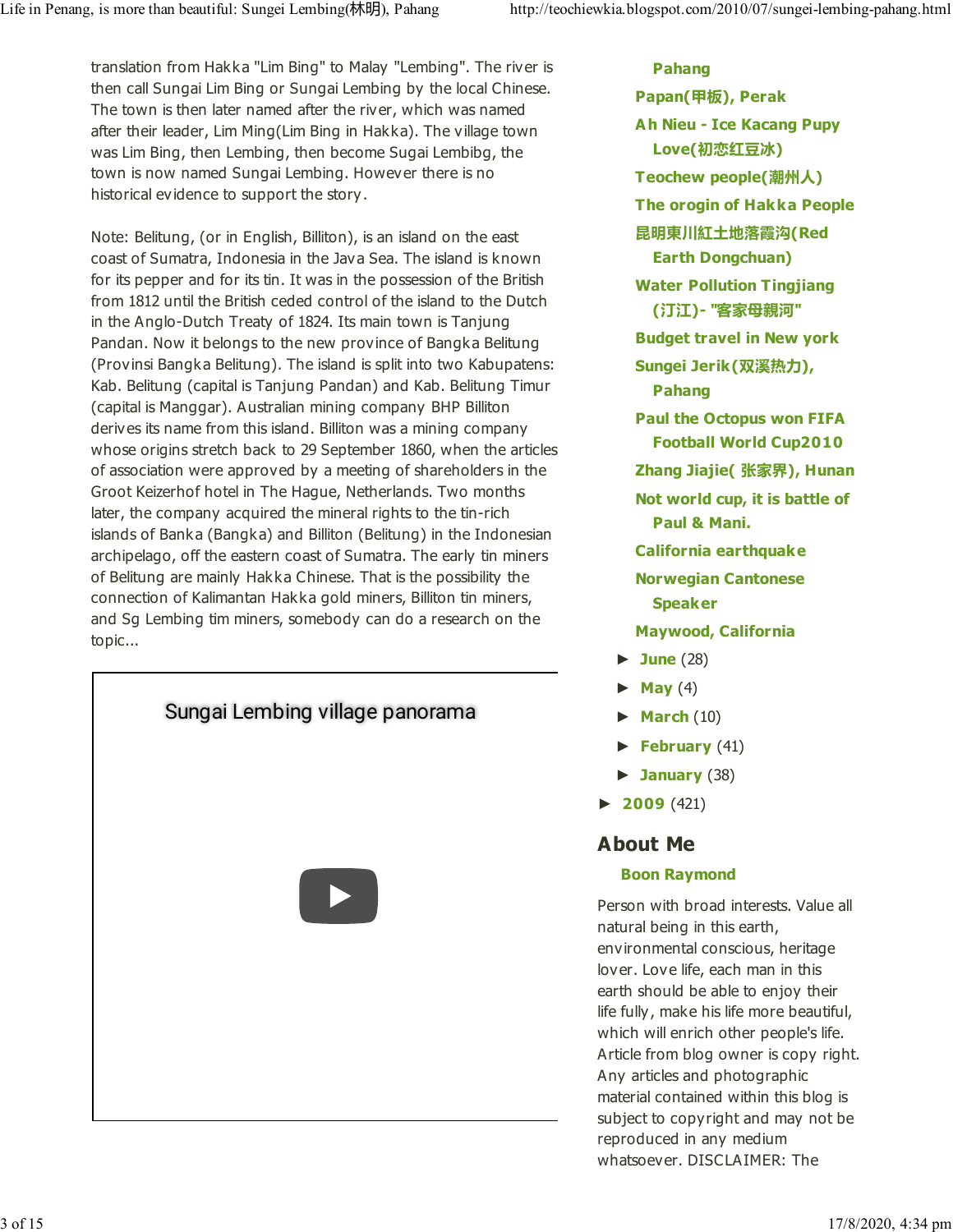

Map data ©2020 Google Imagery ©2020, CNES / Airbus, MReport a map e View Larger Map

## How to get there

From Kuantan take the route Jalan Bukit Ubi to the Indera Mahkota town. The old road Jalan Sg Lembing, passing the junction to Felda Bt Goh/Kuantan area, but the road is flood prone area during monsoon or raining days. The road may have improved when I left Kuantan. From Jalan Sg Lembing it continue to Jalan Sultan Abu Bakar(The C4 route), passing T juction to Felda Bt Goh/Bt Kuantan, Pantai Timor Highway, T junction of Jalan Sungai Panching Selatan, Panching town(班珍小镇), after that you follow a winding road to arrive at Sungai Lembing. From Panching to Sungai Lembing town, you are following the contour of the Sungai Lembing(local name, official name is Sungai Kenau from Sungai Kuantan), the view from the river bank is attractive.

If you go by bus, the town is served by Seng Heng Company bus, a faithful bus company which have been serving the town for long time. Bus Fare : RM3.20. You can go there by taxi, with fare of RM20.

#### Sungai Lembing Town

When you see Malay village, and mosque, and a police station on the left(near the foot of famous Bukit Panorama or Panorama Hill. The town is close.

When you enter the town proper, you will see a food court on the left, and three Chinese associations on the right. This is the town square or South Main Street(南大街), the exact location is North Main Street of Sungei Lembing. The No. 2,North Main Street is Persatuan Hakka Sungai Lembing or Sungai Lembing Hakka

articles in the blog carry the personal views of the blog author. Readers are cautioned not to consider the contents written in this blog and all its ancillary documents as a legal or contracting policy advice in any way. Indeed, the information stated in this blog should not be relied upon as the ultimate reference of the truth. Since the author is not responsible for its contents and the comments from the public, it therefore assumes no liability. It also disavows knowledge or culpability of any such acts or claims on such acts in any way related to the views and opinions expressed in this blog. Everything presented on this blog is for informational purposes only and not to be taken as a contract, either implicit or explicit.

#### View my complete profile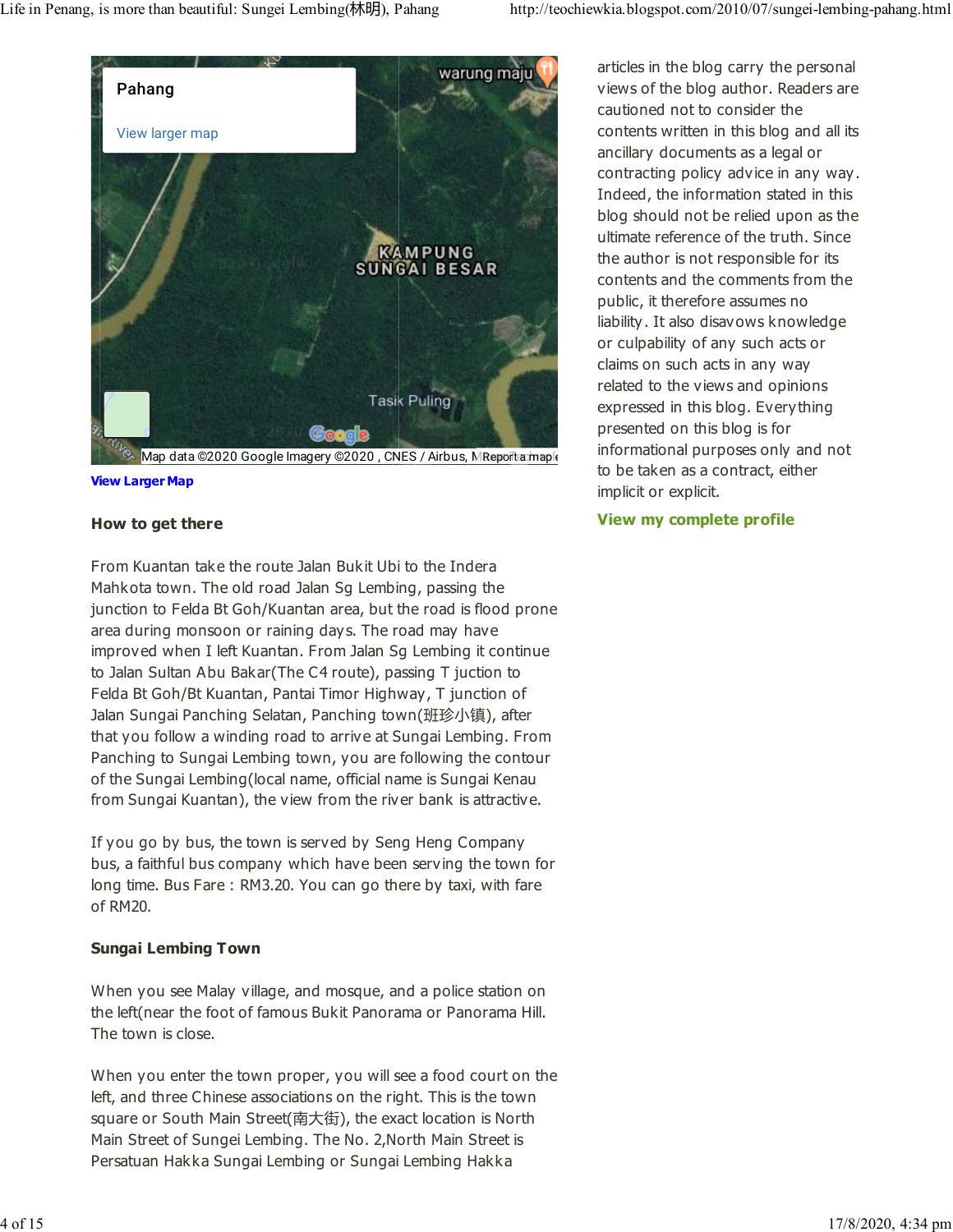Association(林明客家公会), Cantonese Clan Association(林明廣肇 會館), and No. 4 is Kiung Chow Kwee Kuan(林明琼州会馆), which is Hainanese Association, established in 1918. Kiung Chow Kwee Kuan had established a night school(平民夜校)at No.18, South Main Street, but closed down in 1925. If you are lucky, you will see the mobile bank parking beside Hakka Association, the only mobile bank in Malaysia, may be in the world. The town is beside the river, and the main street on the right bank, the North Main Street is split by an avenue of majestic rain trees. One of the big old tree, reported may be 100 years old, which is icon of the town, is still there. The lone heritage petrol station is along the street. At the end, an old wooden building overlooks the padang where once the games of cricket and other social activities were held. Many old offices and quarters around the hill, where post office and the museum is located. You will arrive at the tin processing plant complex if you continue north, and further north is a hanging bridge going to village opposite located at the river bank.

Turning left from the town square, beside the food court, the road( Java Street?) lead to a crossroad, with market(the local call it pasar, a Malay word) on the left, and used to be the busiest part of the town, row of shops on both side of the road. This is Canton Street. At the left of the street, famous Restaurant Hoover is located within the shop house, and opposite under the tree is Sungai Lembing noodle. Going forward at the foot of the hill is the Chinese Primary School, SJK (C) Lembing(林明国民型华文小学), on the right is Sungai Lembing Library(林明民众图书馆), only one of few Chinese private owned library in the state. is opposite the school on the left.

Before entering the town square, just opposite the police station, turning right there is a wooden bridge. Across the river by the bridge, the local called it Seberang(meaning opposite bank in Malay), there are Chinese villages and cemetery hill. The famous roast pork is at A-259, Jalan Jeram Takar, 26200 Sungai Lembing, Kuantan, Pahang. Tthe place is call Jeram Takar(老伙角), but now Jalan Takar or Jalan Jeram Takar?

The orang asli village at Kampung Mas is access by crossing a hanging bridge on the left further south on the way back to Kuantan.

I hope I have a Sg Lembing map, where I can do a tour of town by walking around.What a memory....

#### Mining HISTORY OF SUNGAI LEMBING

1868 Almarhum Sultan Ahmad Muazzam Shah I signed a concession with Baba Ah Sam 1888 Arrival of European mining company. 1891 Pahang Consolidated Company Limited (PCCL) gets a 77 year lease.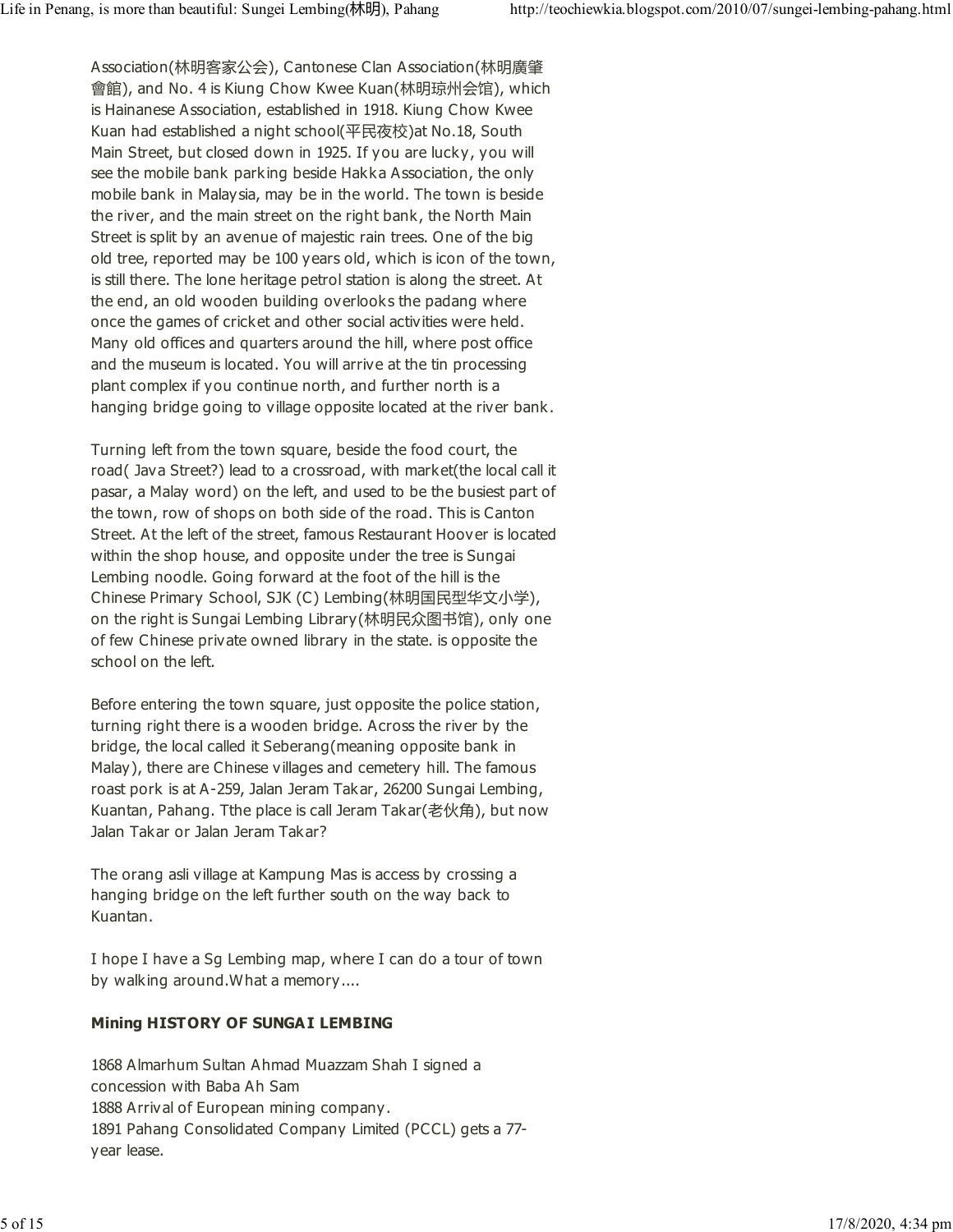1905 mining started by PCCL. 1921 a fire that ravaged shophouses. 1926 floods. 1950s heydays of the mine with 15,000 people working at the mine. 1985 tin prices in the world market collapsed. 1986 mine closed. 1987 the settlement surrendered to the Pahang state 2003 mining museum opened.

Note: There is also a story that a Cambodian named Wan Muhammad, known locally as Tok Tangguk, who came to mine tin in 1868 at Sg Lembing

Sungai Lembing, a somewhat "sleepy" town in Pahang, located about 42km from Kuantan, was, in the early 20th century, once known as the El-Dorado of the East. It was the place in the East where financial riches were made. It had then the richest deposits of tin ore in the world, second only to Bolivia.

In fact, at Sungai Lembing, there were lode mining as well as alluvial mining activities prior to the arrival of the Europeans in 1888 and before that, it had been worked for more than 100 years by the Chinese and Malays by using open-cast mining. Mining began in the 19th century in 1868 when Almarhum Sultan Ahmad Muazzam Shah I signed a concession with Baba Ah Sam. (Is Baba Ah Sam the same person as Lim Ah Sam@ Lim Bing?).

When the British came to Pahang in the late 1800s, the mining concession area at Sungai Lembing was taken over by the British owned Pahang Corporation. Later, the Pahang Corporation and existing loss-making mining companies in Pahang were wound up and combined to form the Pahang Consolidated Company Ltd. (PCCL) in 1891 with a 77-year lease to mine the area. Sultan Pahang Almarhum Sultan Ahmad Muazzam Shah I agreed to the proposal and in 1905 mining started. This company started to intensively mine the Sungai Lembing area in 1906 until its closure in 1986.(Note: Pahang Consolidated Company Ltd also purchased two pieces of land near Sg Lembing to plant rubber in 1906). The tin mine in Sungai Lembing is the deepest and longest underground mine in the world. It was once commercialized on a big scale and enriched the nation's economy, making Sungai Lembing renowned throughout the world. Until the 1970s, Sungai Lembing was a major producer of underground tin. It was once the richest town in Pahang, known as El Dorado of the East. In the 1940's about 1400 people worked in the mine.

The tin ores in those days were mined underground via various levels of tunnels. And as the years went by eventually Sungai Lembing had the largest, longest and deepest subterranean mine in the world.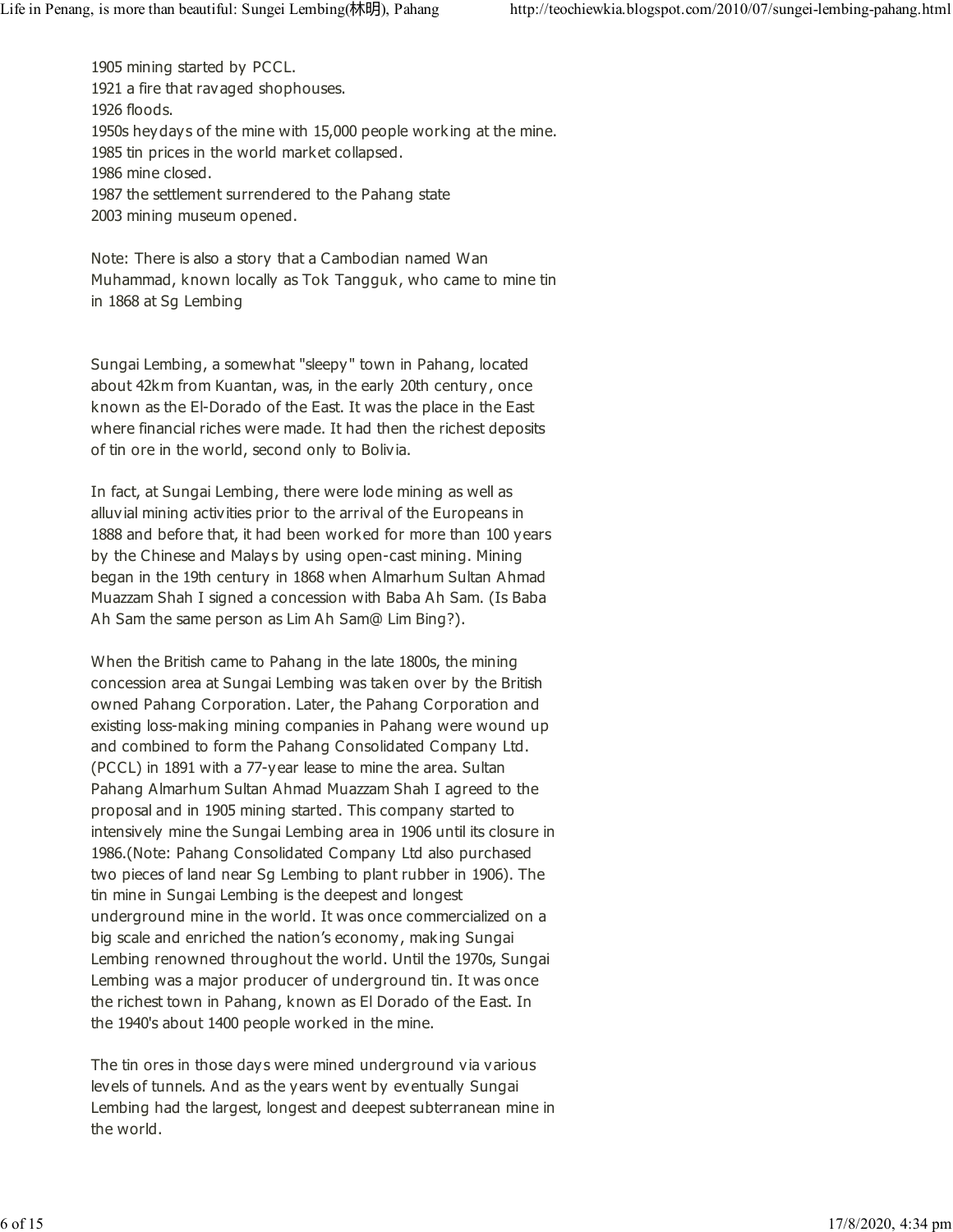(source: http://www.malayarailway.com/2009/10/sungai-lembingmining-legacy.html)

The tin mine was opened(not discovered) in 1888 by a Londonbased mining company. Sultan Pahang Almarhum Sultan Ahman Muazzam Shah I agreed to their proposal and in 1905 mining started. Pahang Consolidated Company Ltd (PCCL) operated in Sungai Lembing for more than 80 years, until the mine finally closed. Tin prices in the world market collapsed, and the mine could not operate any more.

Until the 1970s, Sungai Lembing was a major producer of underground tin. Sungai Lembing town developed in the 1880's when the British set up the tin mining industry, although the history of mining in this area extends much further back. From 1891, the Pahang Consolidated Company Limited, (PCCL), which was under British control, had a 77-year lease to mine the area. PCCL managed the mine from 1906 until its liquidation in 1986 when world tin prices collapsed. In 60 & 70s, this town was a hive of activities. It even has a duty free shop. Sungai Lembing was like a country of his own, enjoying duty free imported goods. At that time some Kuantan residents said Sg Lembing people very proud, they lived better than them. There even a railway to Kuantan.

The pit mines were closed in 1986 due to high operational costs and low yields, but during their heyday they were among the largest and deepest in the world. The total tunnel length is 322 km, with a depth of between 610 m and 700 m. A museum highlighting the tin mining industry was opened in 2003. The museum is housed in an old bungalow once used by the mine manager. The museum houses a collection of mining artifacts.

Further to the north of museum is an old mine shaft which may be visited, but only from the outside. There is so far no underground tour available. But it is possible to visit the existing mining company Sungai Lembing Tin by calling the manager (Tel: +60-9-411-766), and to visit the processing factory.

#### History of Sg Lembing railway line

To add efficiency and productivity, a narrow-gauge railway line network was built from Sungai Lembing mining area all the way to Panching which is about 25 kilometers away where Panching area also known to have rich iron ore resources.

Steam locomotives were then used to transport iron from Panching to Sungai Lembing mining centre. The Sg. Lembing tin mine in Pahang was reputed to be among the world's largest and deepest. The total tunnel length is 322km, with a depth of between 610m and 700m. There were two main mines. Myah Mine is 700m deep, and Tabeto Mine 488m. The mines were dug on many levels, with about 30m of rock between the tunnels.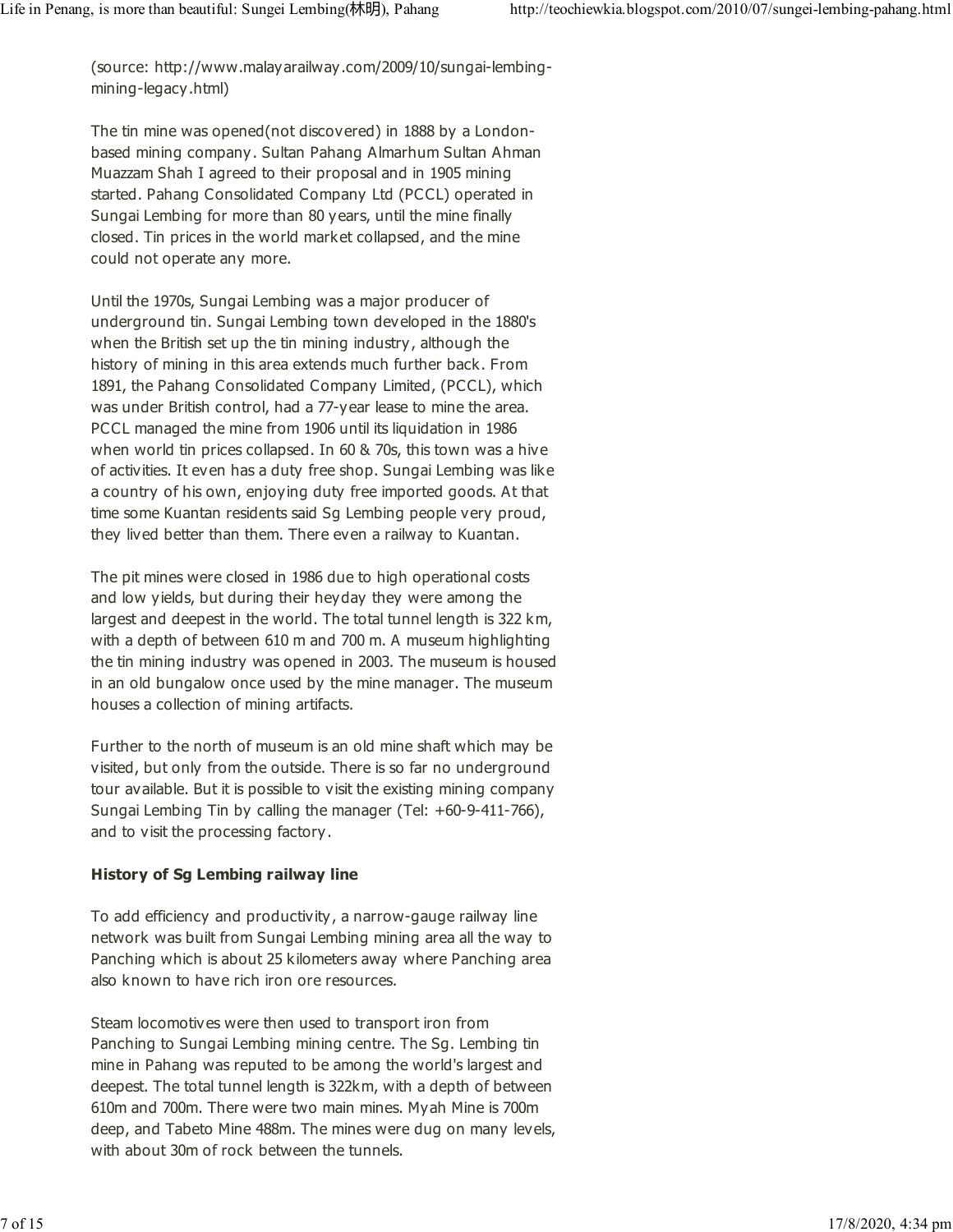Meanwhile, inside the mining tunnel, railway lines were built for transportation purposes. This was how the miners of Sg. Lembing tin mine reached their workplace each day. They would then spend six hours underground, extracting the tin ore from the main lode. At the end of their shift, the lift would transport them back to the surface and daylight and fresh air. For those six hours of subterranean work, they were paid \$40-\$44 in 1950. Miners dug into the rock face and broke the stones using iron hammers. The lumps of ore would be put into railway carts, which were taken up to the surface by lift.For lighting the men used carbide lights, until they were replaced in later years by personal electric lights. The battery pack was worn around the waist and connected by a cable to the headpiece mounted on the helmet. These lamps are still used by miners around the world today.

The yard was built next to the mining area to gather iron ore collected from the mines in various areas and connected by narrow-gauge railway line.

(extract from http://www.malayarailway.com/2009/10/sungailembing-mining-legacy.html with thanks)

#### Sungai Lembing Today

Today the mining activities of Sg Lembing has stopped commercially, but some enterprising individuals may have continue on small scale since the tin price has returned. Sg Lembing was once the richest town in Pahang, known as El Dorado of the East. It was a duty free town, with even railway serving the town to Kuantan. In the 1940's about 1400 people worked in the mine. That is why it is closest to heaven.

After the tin mine closure, most of the residents move down to Kuantan. Sg Lembing town become a dead town, and only old people remained in the town. There used to be a Taiwanese bamboo chop sticks factory opened, but soon closed down. The attempt to revive the town as tourist destination has shown positive result to the town. From the recent photo taken from various blog, Sungai Lembing has changed and there are development to built it as tourist destination. The old houses and shops are painted with multi-color, it seems the food court at the main road has rebuilt(opposite Hakka Association). The trees at the main road still around. The boss of Restaurant Hoover, must have moved back from Kuantan to Sungai Lembing, I do not know the Mak family, the last time I met them they have a lucrative noodle business at Kuantan Garden. The talkative tau-foo man still around?. How about the friendly couple at the food outlet, are they still around? The young boss of the sundry shop at the main street, should be still open, as he is faithful to Sungai Lembing, despite the decline in population he still open his sundry shop. Opposite the sundry shop, there is fruit stall, is she still selling ice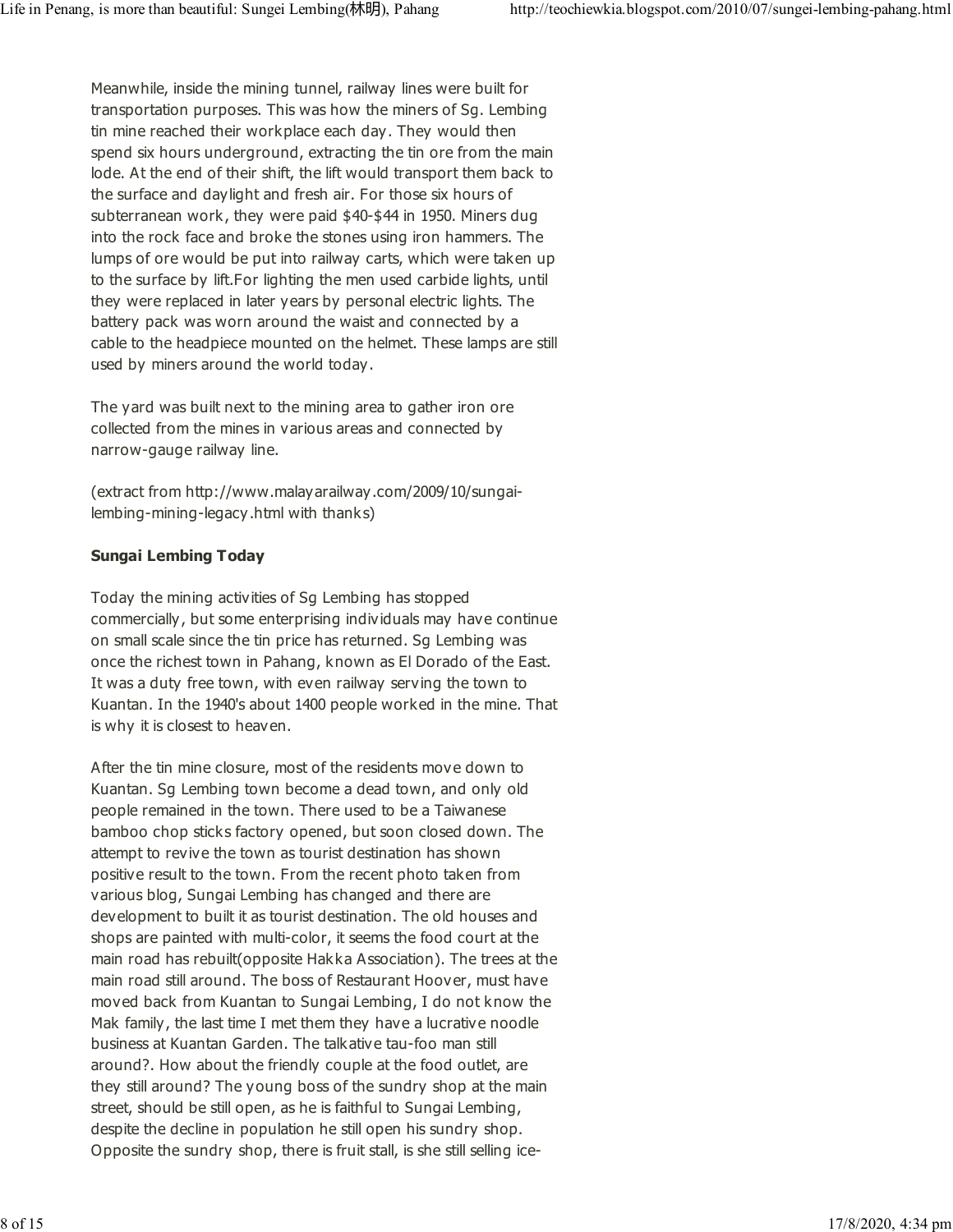kachang(literally red bean ice, actually a dessert served in ice)?.All my friends in the seberang(opposite the river)....

### The tourist attractions

1. Sunrise on Bukit Panorama(看云海,看日出) Sungai Lembing. Nearby Sungai Lembing is Bukit Panorama, which is a popular place to watch the sunrise in the early morning. Hike the hill before 5a.m. to get a good view of sunrise. 2. Rainbow Waterfall(彩虹瀑布) - Rainbow appeared after sun shine on the waterfall.

3. Hanging Bridge or suspension bridge(吊索桥)- hanging bridge across the river to seberang. There are three hanging bridges in Sg Lembing, but beware of the missing plank.

4. Tin Mine Museum(林明博物馆) - A mining museum highlighting the tin mining industry is located in the former mine manager bungalow in the north of the town. It was opened in 2003 by the Museums and Antiquities Department with the objective to inform about the mining history of Pahang. The exhibition has the following topics, the PCCL, geomorphology, equipment and attire, mining memoir, dioramas, mining economics, and the Wakaf. There is also a so-called mining arcade for children. The museum was the idea of the former assemblyman of Sg Lembing(name forgot), he has privately collected many of old machinery and tools, many of the equipment and machines have been stolen and sold as scrap iron. Salute to this man for his foresight.

5. Crystal House(水晶屋) - a privately own museum with collection of colorful crystal from Sg Lembing area .

6. Gunung Tapis Nature Park(大卑士山)- 16 km from Sg. Lembing is Gunung Tapis Nature Park, where one can camp, fish, and shoot the rapids. Gunung Tapis itself is 1,512 m high. The risk for the place is beware of the flood.

7. The Sungai Pandan waterfall, , which is 29 km from Kuantan 8. Gua Charas (Sleeping Buddha found in a temple cave) in oil palm plantation called Kuala Reman Estate, near Panching village town, are within short driving distance. You need to climb a steep steps to the cave. Need to pay for the lighting, take care for the steps, it is slippery. For history fan, Kuala Reman Estate was owned by the late Tan Sri Loh Boon Siew under Oriental Rubber & Palm Oil Sdn Bhd, the one who introduced Honda motor and Honda car to Malaysia. The days before his death, it was reported that he was actually planning something for the place, as he was flying to the estate.

### 9. LAO ZI TEMPLE(太上老君庙)

On the way to Sungai Lembing, at the 12 km milestone, is located the Lao Zi Temple where we can find an Antique House containing antiques of Chinese origin. The Golden Dragon structure there is said to be the longest in the world, measuring 2,700 feet long. It has a walkway where one can walk into the Dragon through the tail and come out at the mouth. Inside this Dragon the words of the Dao De Jing are written in the walkway, and it is believed by the Chinese that when one comes out from the Dragon's mouth,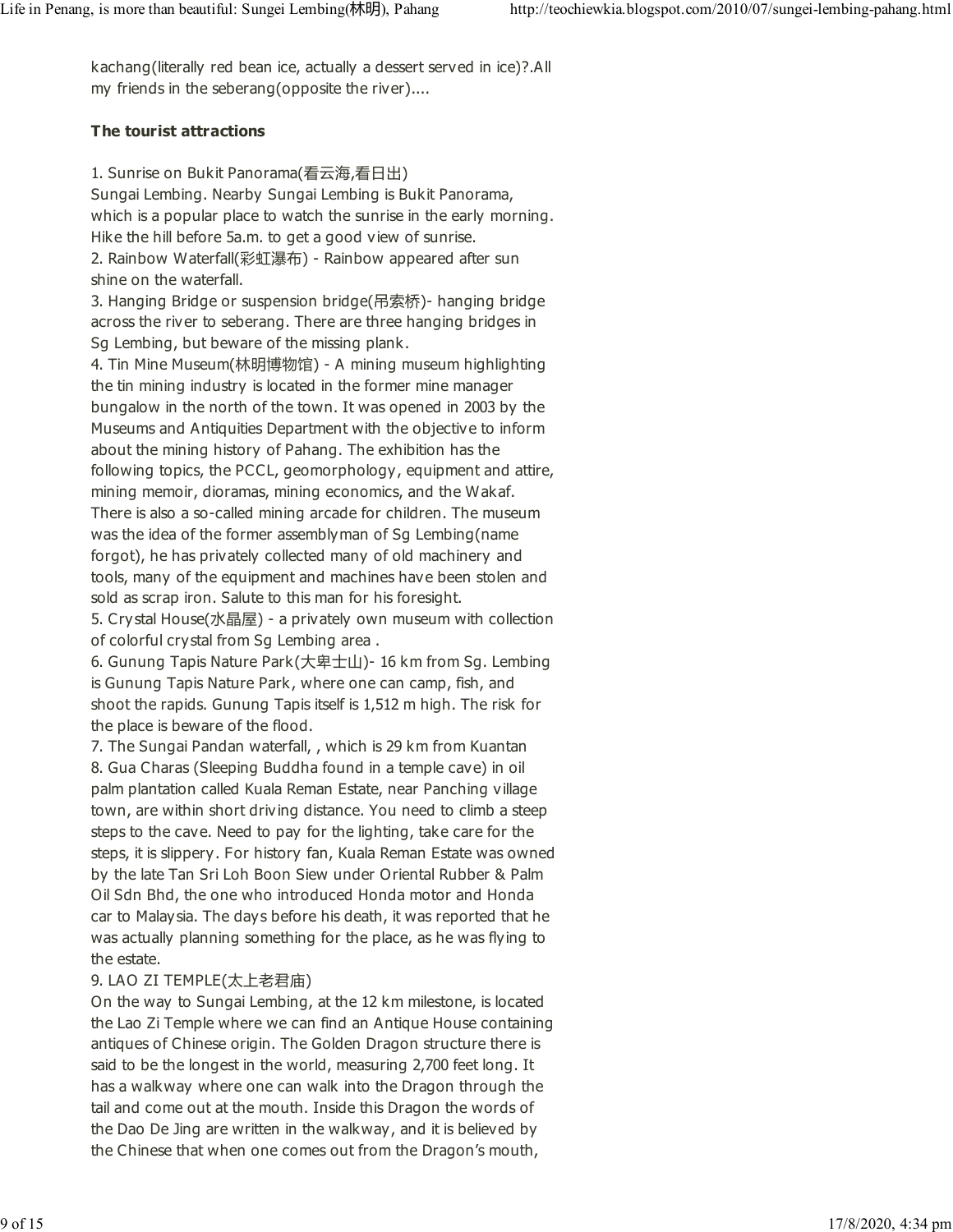one has possessed the mystical prowess of the dragon, and will therefore obtain good luck and fortune.

Another must do when visit Sg Lembing, talk with the villagers, especially the old villagers. Most of them are friendly, they are willing to tell you the story of the Sg Lembing, the past, the current, and ma be the future. I hope the Museum have a section on oral history, story telling by the old villagers before the history is lost.

#### Travel risk

1. Climate risk - Sg Lembing will face flood once a year, avoid going Gunung Tapis during raining season, you may be trapped and not able to come back. Unless you like to experience the flood at Sg Lembing, raining season is not the time to visit. If you want to know the history of the flood, ask the local residents, they will show you the water mark at the shop house for the worst flood in Sg Lembing, where the whole town was practically flood with water.

2. Underground mining tunnel is no longer safe to visit.



#### Sungai Lembing food

The mineral water of the mining town Sg lembing, like Ipoh city, produced best noodle and bean curd(tau foo), tau foo fa, yong tau foo(酿豆腐) in Pahang, at Ah Fong Noddle stall(阿凤面档). The famous charcoal baked Sg Lembing Kampong Java coconut biscuit(林明椰子饼), fresh bread make using the mine's old oven,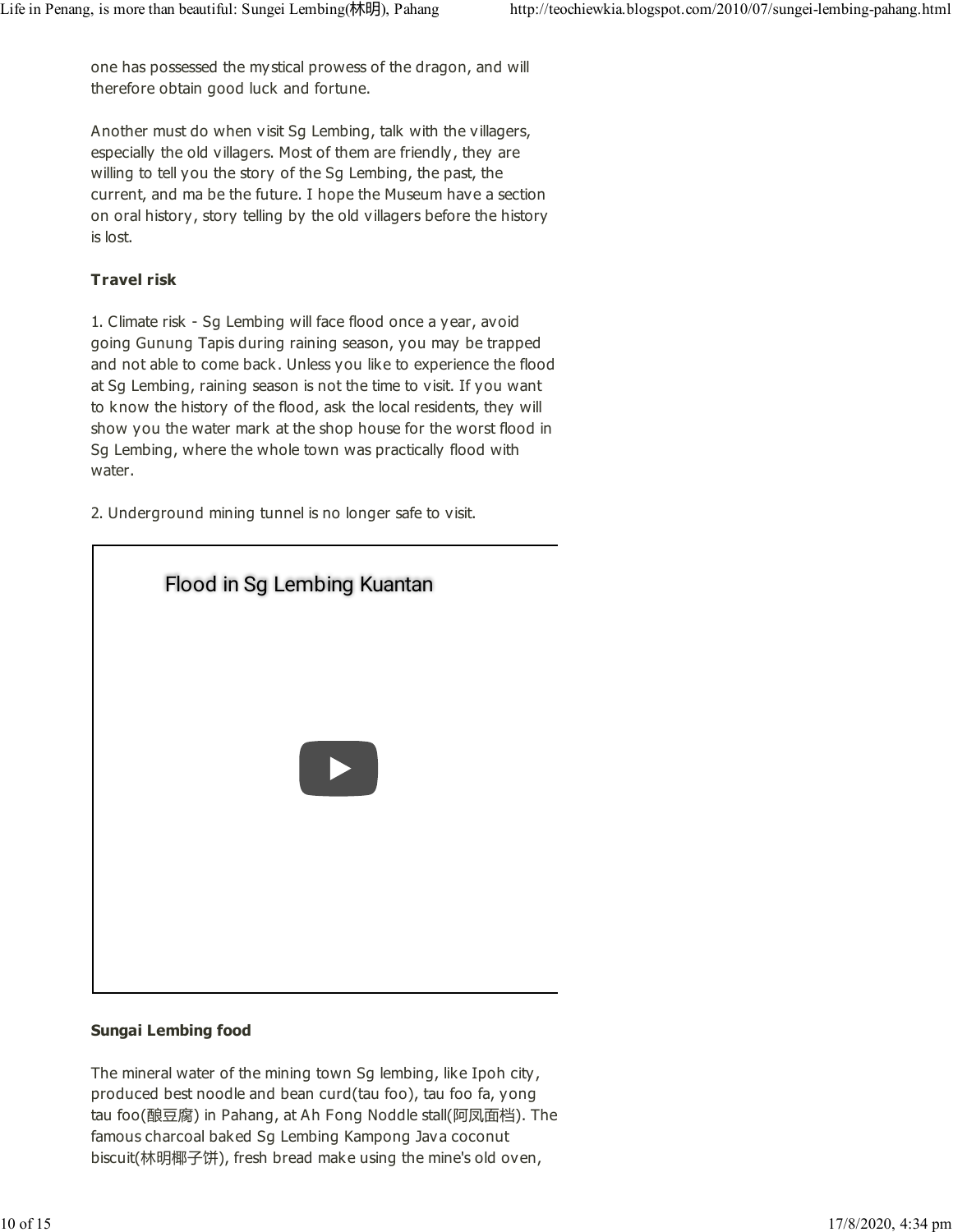hand made Lembing noodle(林明面)from Mak family( used to be selling under the tree, after the market), Sg Lembing Jeram Takar roasted pork meat( Now Jalan Takar 老伙角林明烧肉)and other delicious food, Yingyang milk tea at Jubilee Cafe(千禧茶室).

Take your lunch and dinner at Restaurant Hoover(豪华中餐餐 馆),at Canton Street(广东街). I have been taking food there for many years and known the boss. The shop is just opposite the Mak family's noodle stall.

There is a special cookies they called "tan shang", make by a woman at the shop near Hakka Association.



#### Remains of its Heydays: The underground tunnels & the mine

Someone said the Sungai Lembing town is on top of the underground mining tunnels

The original tunnels to the underground tin mines can still be found there, although they are dangerous for visitors as the wooden beams have rotted. And through the years, at most places the tunnels have caved in.

In one tunnel it is possible to go in for a short distance to feel the cool and dense atmosphere of the interior. But do bring along a torchlight when you visit, and there are bats inside for sure! It may have closed for public now, as it may be dangerous with the risk of collapse.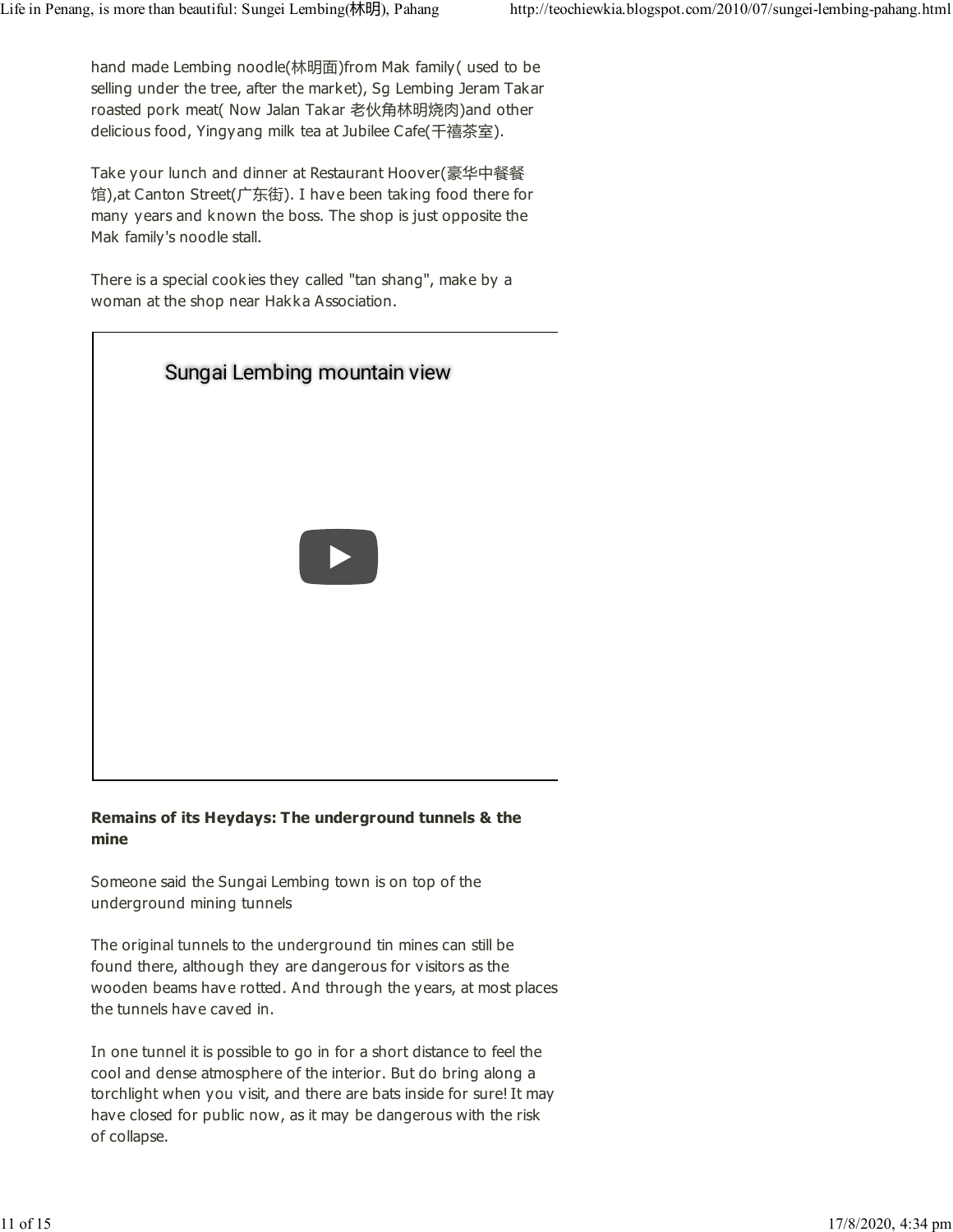The skeletal remains of the offices and other work-places of the tin-mining company can still be seen, having been ravaged, not by elements of nature, but by some irresponsible, greedy man in the area. But some may have been salvage and renovated.





If you happen to be in Kuantan, do not miss the chance to visit Sg Lembing. For me I should go back to see the changes. I do not know the folk still remember me.....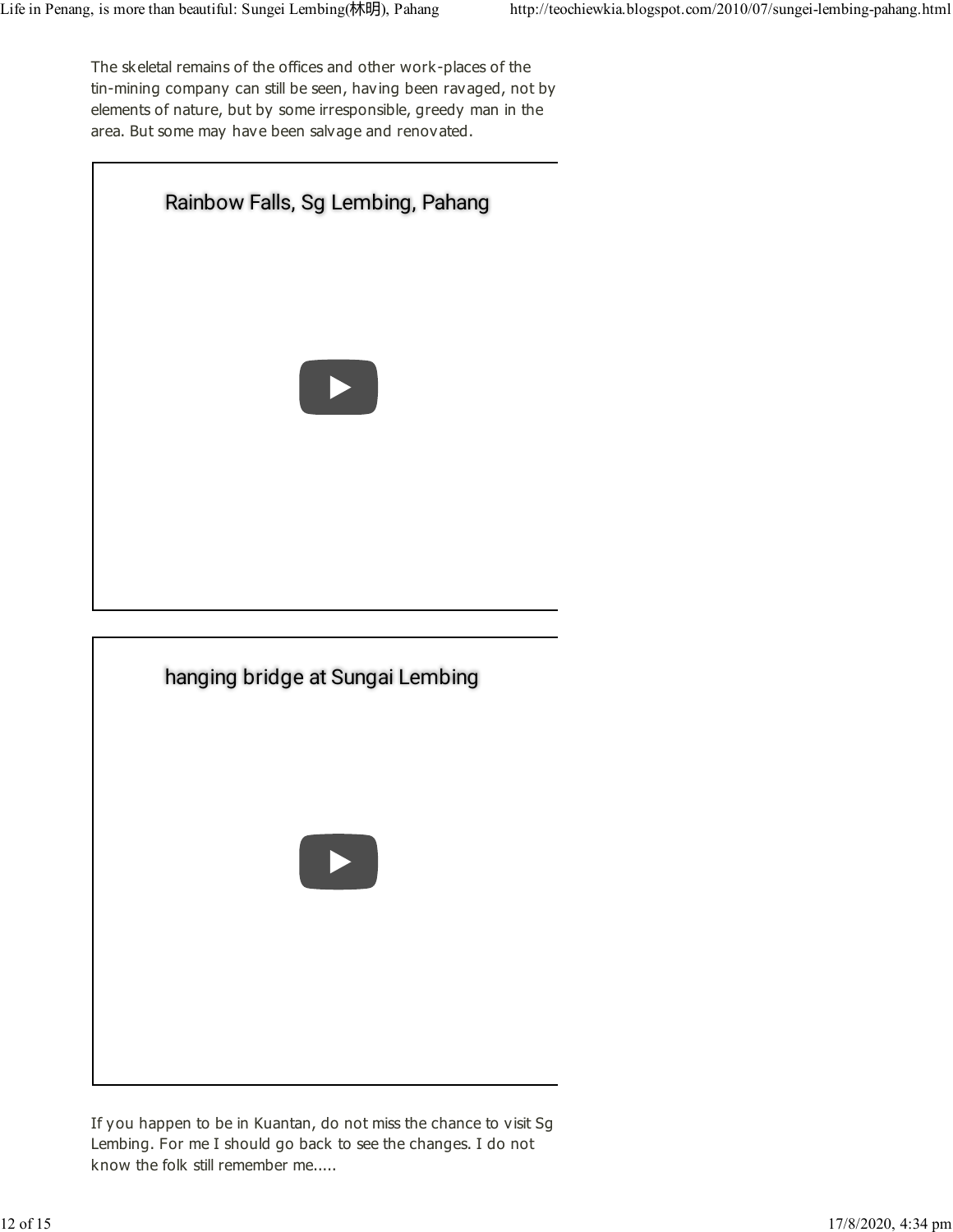林明是山高水长 东亚产锡的名乡 遥望着烟林飞瀑 围绕着泉石风光 林明华小屹立此方 人杰地灵发出万丈的光芒

我们要学习自强 我们要比较万邦 把身心锻炼强壮 大家一起向前进 迎头赶上气概激昂 迈向光明美好康庄的大道

This is the school song of SJK (C) Lembing(林明国民型华文小 学).....it is my sincere hope that Sungai Lembing will "迈向光明美好 康庄的大道"(toward a better future) as the school children have sing the song over and over, louder and louder .... for their beloved home town, Sungai Lembing.......

Related articles

1. http://www.journeymalaysia.com/MC\_sungeilembing.htm

2. http://pahangtrekker.malaysiatrekker.com

/muzium\_sg\_lembing.htm

3. http://www.flsam.blogspot.com/2007\_03\_01\_archive.html( about Sg Lembing food)

4. http://lookat.my/blog/2009/03/12/friendly-people-good-foodfantastic-sunrise-a-small-and-colourful-town-call-sungai-lembing

/(Beautiful photography of Sg Lembing, must see)

5. Sungai Lembing, The Hidden Treasure (Day 1), http://dexxy.net

/2010/05/sungai-lembing-the-hidden-treasure-day-1/(Recent photo of the town on April 2010)

8. Enchanted Sungai Lembing, http://blacktr33.blogspot.com /2009/03/enchanted-sungai-lembing.html(another recent photo of the town)

9.林明!你好 Lembing River Town,

http://mypaper.pchome.com.tw/lembingrivertown

/post/1291246920

10.Saturday Night Roasted Pork Fever(周末烧肉),

http://blog.axian788.com/?p=660

11. A history of Pahang Consolidated Company Limited,

1906-1966(1966), by Pahang Consolidated Co., Ltd. in London.

Note: This book should be in the library and meseum at Sg

Lembing, if not done so, a history on 60 years of tin mining at Sg Lembing.

12.Sungai Lembing Mining Legacy,

http://www.malayarailway.com/2009/10/sungai-lembing-mininglegacy.html(old photo and new photo of railway track at Sg Lembing, an interesting article)

13.Risk Assessment at Abandoned Tin Mine In Sungai Lembing,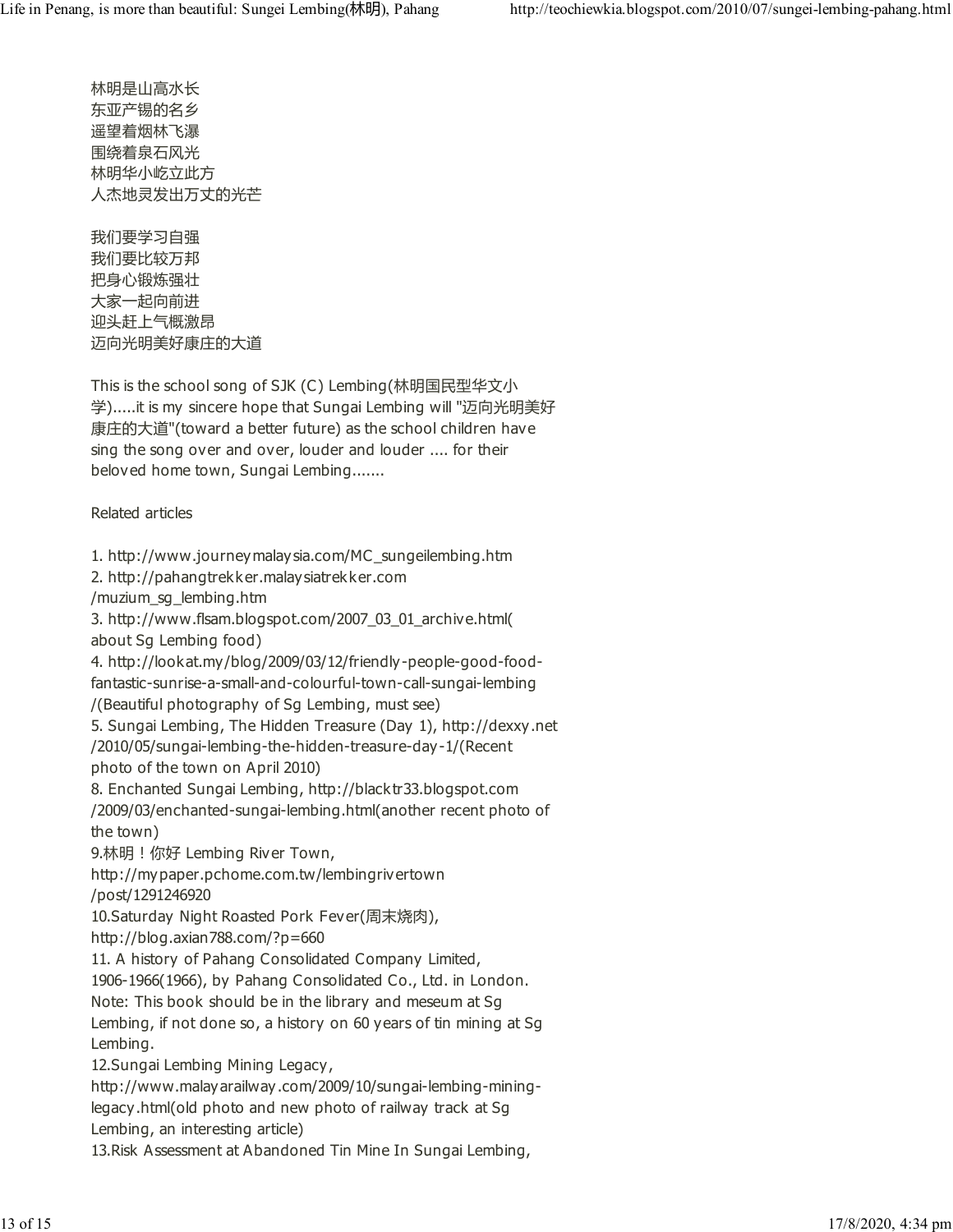Pahang, http://www.ejge.com/2009/Ppr0948/Ppr0948.pdf 14.Travel: Sungai Lembing, The El Dorado Of The East(2008), http://www.mysinchew.com/node/18306 15.勿里洞悲慘華工史, http://www.sinchew-i.com/indonesia /node/13690 16. 沾满"契约华工"血泪的印尼锡岛, http://www.skylinemonthly.com/showInfo\_gb.asp?id=1734& moduleid=0000800004&title=%CB%FB%CF%E7%B9%CA %CA%C2 17. Standing Above the Clouds – Sungai Lembing, http://erk.wahlaoeh.com/?p=1015( a young doctor's account on Sg Lembing)

#### Posted by **Boon Raymond** at 9:00 PM Labels: Malaysia

1 C O MMENT:



#### jobirgheidi November 18, 2017 at 4:01 AM

Wondrous amount of info. I am doing research on my Cornish grandfather who worked in Sungai Lembing Mine during the 20's, 30's and 40's, only leaving and returning home with only the clothes he stood up in, escaping from the Japanese. Your article is very interesting. Thanks

#### **Reply**

| Enter your comment               |  |
|----------------------------------|--|
| Comment as:   Google Account     |  |
| <b>Publish</b><br><b>Preview</b> |  |